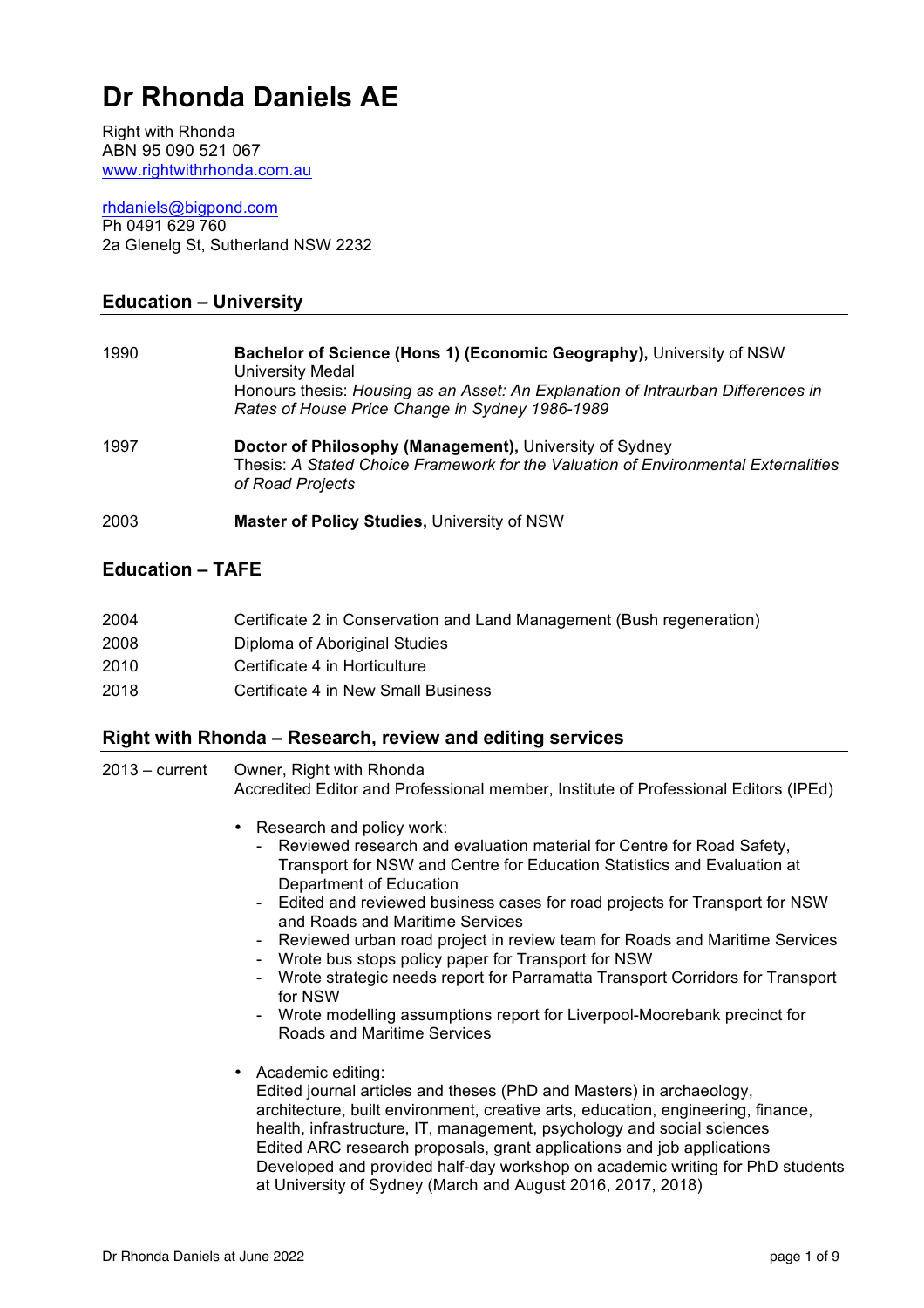- Other writing and editing: Edited book on women reformers for Mental Health Commission of NSW (2022) Edited book on public health advocate Edited research reports and policy papers on gender-based violence for Our Watch and Australia's National Research Organisation for Women's Safety Researched and drafted 30,000 word non-fiction book (2014) Wrote monthly blogs on editing tips for Right with Rhonda
- Voluntary service to IPEd and Editors NSW member, Standing Committee on Academic Editing since 2017, including revision of Guidelines on editing research theses (2019) and development of indicative costs for academic editing (2020) member, Pay Rates Working Party since 2019, including development of fair hourly pay rates (2020) and development of 2021 survey of members Secretary (March 2016–August 2017) and Committee member (March 2015– August 2017), Editors NSW Presented on Understanding risk management, Editors NSW (August 2016) Presented at IPEd national conferences (2017, 2021)
- Designed and delivered one-day workshops for Editors NSW: The business of being a freelance editor (July 2017, 2018) Improve your quoting practices (November 2017) How to set up a simple website for editors (July 2018).

# **Professional experience**

#### **Transport for NSW, Policy and Regulation Division**

April – July 2013 Consultant

• Researched and wrote Evaluation Framework and Action Plan for Transport for NSW to implement post-project evaluation requirements.

#### **Macquarie University, Department of Environment and Geography**

- July Dec 2012 Lecturer (Sessional Contract)
	- Taught ENVG463 Planning and Design Principles (Year 4, BPlanning).

#### **University of Sydney, Institute of Transport and Logistics Studies**

| May 2010 - Dec 2011  | Senior Research Fellow in Public Transport (Level C)                                                                                                                            |
|----------------------|---------------------------------------------------------------------------------------------------------------------------------------------------------------------------------|
| July 2009 - May 2010 | Senior Research Analyst (HEO 8)                                                                                                                                                 |
|                      | Research                                                                                                                                                                        |
|                      | Designed and implemented research projects on public transport: flexible<br>transport services, accessibility planning, accessibility to bus stops,<br>agglomeration economies. |
|                      | Managed quarterly ITLS Transport Opinion Survey (TOPS).                                                                                                                         |
|                      | Received 5 Faculty research grants (\$5,000–\$17,000) and a Faculty<br>$\bullet$<br>overseas travel grant.                                                                      |
|                      | Supervision                                                                                                                                                                     |
|                      | Associate Supervisor for 3 PhD students.                                                                                                                                        |
|                      | Supervised 2 Masters research project students.                                                                                                                                 |
|                      | Teaching                                                                                                                                                                        |
|                      | Gave lectures in graduate program on government structures in transport,<br>transport funding and transport research.                                                           |
|                      | Developed and led field trips on public transport.                                                                                                                              |
|                      | Provided academic support for Certificate of Transport Management bus<br>industry program.                                                                                      |
|                      | Developed short courses on public transport.                                                                                                                                    |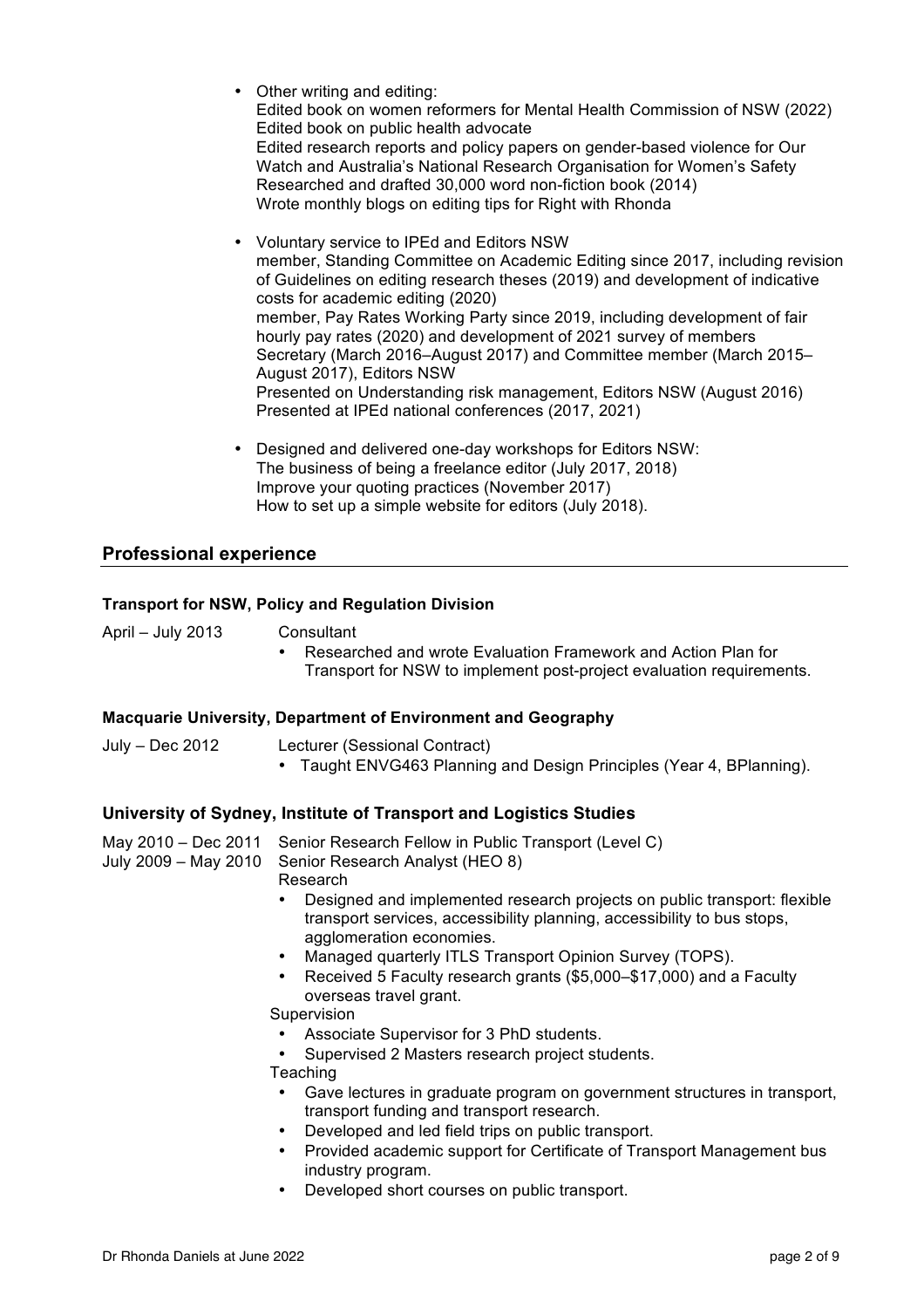**NSW Department of Planning** and former Department of Infrastructure, Planning and Natural Resources *(on long service and annual leave November 2008–June 2009)*

Sept 2006 – Nov 2008 Transport Economist (Senior Officer 1), DoP Aug 2005 – Sept 2006 Acting/Director, Transport Strategic Planning (Senior Officer 2), DoP June 2003 – Aug 2005 Transport Economist (Senior Officer 1)*,* DIPNR

- Provided high quality advice on transport planning and policy issues including economic evaluation, integrating transport and land use, demand management, funding, bus planning, Metropolitan Strategy, Subregional Strategies and NSW State Plan.
- Managed multi-disciplinary transport strategic planning team to provide high quality work on transport planning and policy issues.
- Managed transport chapter of the *Metropolitan Strategy: City of Cities*  (2005) and subregional strategies, and implementation and reporting.
- Managed NSW *State Plan* Priority E5 Jobs Closer to Home including developing Priority Delivery Plan, quarterly reporting and public information, and liaising with other agencies on related priorities.
- Communicated Planning strategic and transport planning views to other agencies including Roads and Traffic Authority, Ministry of Transport, Transport Infrastructure Development Corporation, RailCorp, Treasury, Premier and Cabinet, Department of Environment and Climate Change, and represented Planning on external project groups and committees:
	- o Strategic Bus Corridor Program Review
	- o *State Plan* Transport Modelling Senior Officers Group
	- o SW Rail Link and NW Rail Link Extension Study Working Groups
	- o Roads and Traffic Advisory Council
	- o Household Travel Survey Project Control Group
	- o *Action for Air* Senior Officers Group
	- o Travel Demand Management Working Group
	- o Commuter Car Park Project Control Group
	- o NSW representative on federal transport planning initiatives: AusLink, Urban Congestion Management Working Group, *National Guidelines for Transport System Management* Working Group, National Transport Data Framework.

#### **State Transit Authority NSW**

July 2001 – May 2003 Strategic Planning Manager May 1999 – July 2001 Transport Policy Analyst, Service Development Section

- Provided high quality advice on transport planning and policy issues through research and analysis including developing and implementing patronage-related quantitative research and policy projects including depot strategy, Service Quality Index, route-based customer surveys, Ferry Business Development Study, ferry capacity study, service planning and demand estimates, access action plan, Bus Users in Sydney paper.
- Communicated State Transit views through liaison and negotiation with external stakeholders such as Transport NSW, Planning NSW, IPART, Environment Protection Authority, Roads and Traffic Authority and councils.
- Supervised Service Review Officer (part-time).

#### **University of NSW, School of Geography**

1998 Lecturer (one year contract, full-time)

**Teaching** 

- Taught 3 subjects: Environmental Valuation (developed new subject), Transport and Land Use, and Professional Practice for Geographers.
- Contributed to 2 subjects: Regions and Transport, and Transport and Globalisation.

Research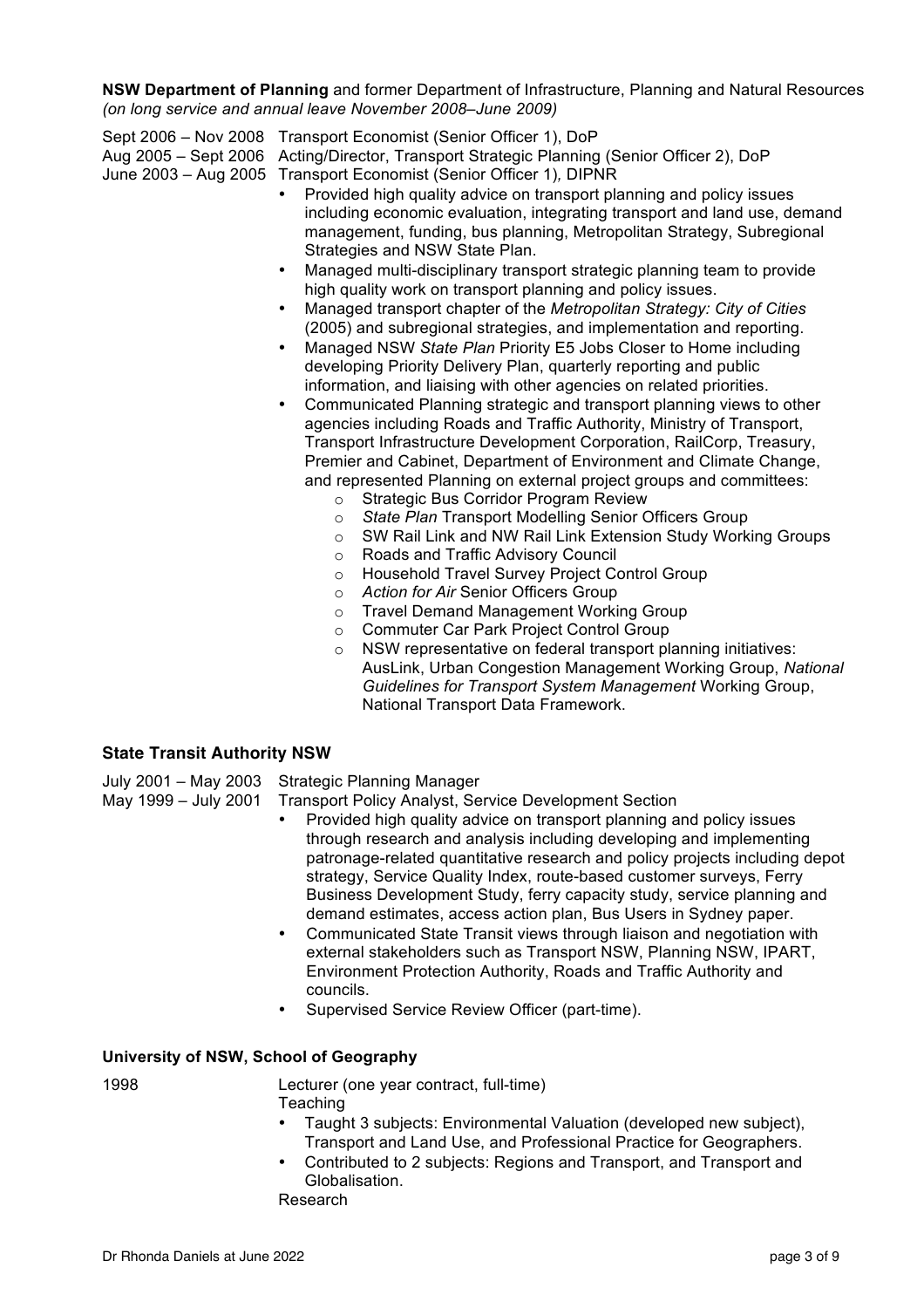- Completed research project on transport action groups, with School research grant (\$7,000) and supervised part-time Research Assistant.
- Supervised 3 Honours students' research projects.

#### **Environment Protection Authority NSW**

1997 Research Economist (temporary, 9 months)

- Provided comments and advice on economic evaluation and environmental valuation issues including EISs and inter-agency projects.
- Prepared cost-benefit analyses of radiation control guidelines, national air quality standards, and stationary sources noise policy.
- Reviewed papers for the EPA's ENVALUE environmental valuation database.

#### **University of Sydney, Institute of Transport Studies**

- 1993 1996 Research Analyst (casual)
- 1991 1993 Research Analyst (full-time)
	- Completed research and consultancy projects in transport economics, management and policy.

#### **Produced by The Communication Works**

#### 1994 – 1996 Partner

- Design and editing of Proceedings of the  $7<sup>th</sup>$  World Conference on Transport Research, 4 volumes (150 conference papers).
- Design and editing of marketing material for Graduate School of Business, University of Sydney including Management Programs book, Transport Programs book and Electives insert.
- Design and editing of NSW BikePlan for NSW Roads and Traffic Authority.
- Design and editing of business stationery packages for Institute of Transport Studies and Graduate School of Business, University of Sydney.

#### **NSW Ministry of Transport,** Planning and Studies Division

- 1989 1990 Research Assistant (Summer Vacation Employment Scheme) 1988 – 1989
- 

# **Presentations on transport and planning**

*Presentations at conferences not included and guest lectures on transport planning, governance and funding at Institute of Transport and Logistics Studies 2009–2011 not included.*

#### **Selected guest lectures on transport and planning**

- Lecture on Land use integration in transport forecasting, UNSW short course for Roads and Maritime Services staff, August 2016, October 2015.
- Guest lectures on Transport planning: research and reality, Macquarie University, June 2014, May 2013, May 2012, October 2011.
- Guest lectures on Strategic transport and land use planning in Sydney, University of NSW, April 2012, 15 April 2010, 21 April 2009.
- Guest lecture on Strategic transport planning and data and tools, Foundations of Environmental Planning, in Master of Urban and Regional Planning, Faculty of Architecture University of Sydney, 18 April 2011.
- Guest lecture on Transport for healthy people and places, SUST5004 Populations and Health, in Masters of Sustainability, University of Sydney Menzies Centre for Health Policy, 8 October 2010.

# **Selected presentations on transport and planning**

• Presentation on Free shuttle buses, Western Sydney Public Transport Users Forum, 13 August 2011.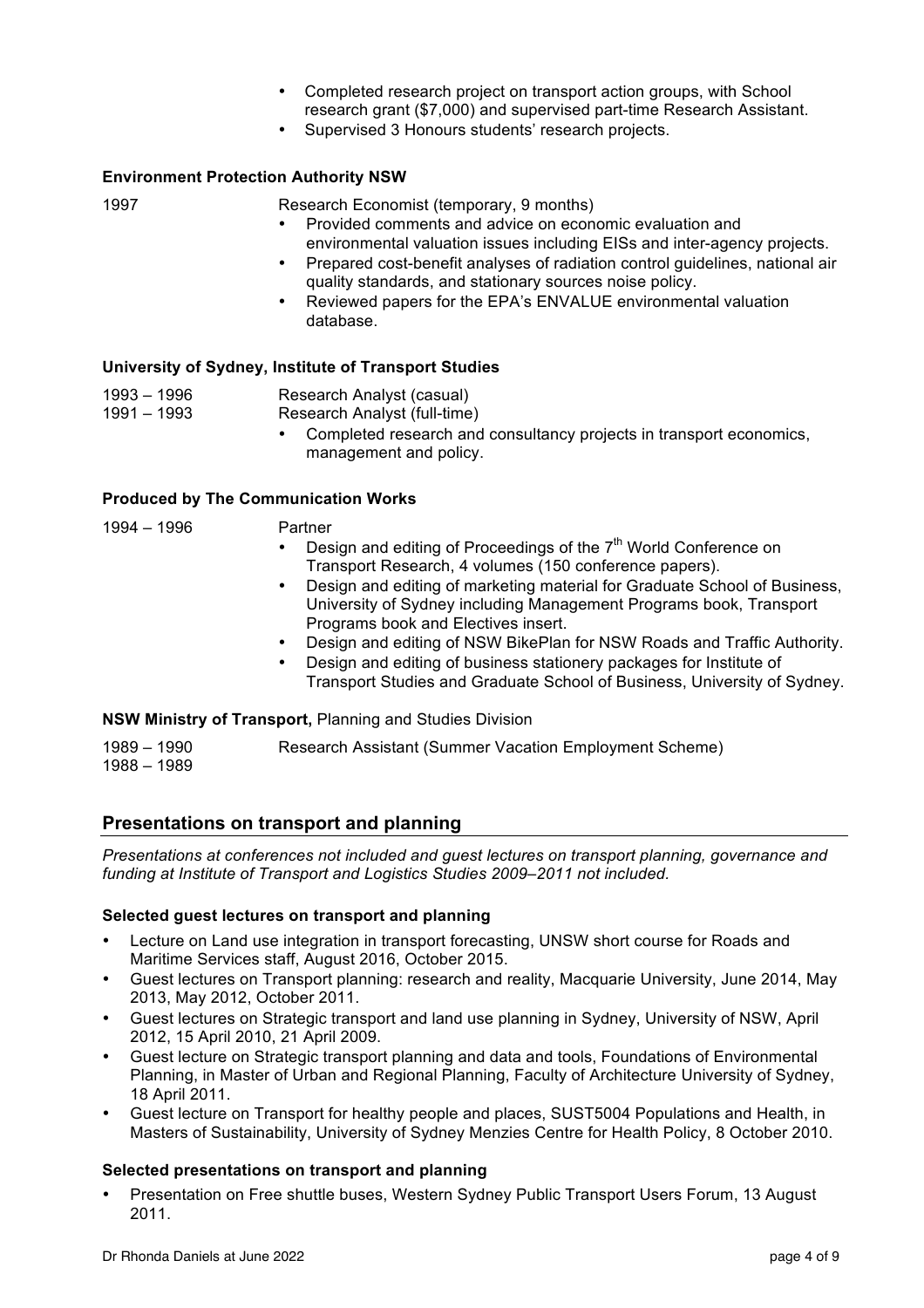- Presentation on Overcoming barriers to implementing flexible transport services, Local and Community Transport Division meeting, Transport for NSW, 20 July 2011.
- Presentation on ITLS-Interfleet Transport Opinion Survey: what can we learn, BusNSW Leading Edge seminar, 8 July 2011.
- Presentation on Planning for buses, Land Use and Transport course for NSW Department of Transport, 4 July 2011.
- Presentation on Link and Place concept (with Professor Corinne Mulley), CBD Access Committee, NSW Department of Transport, 16 March 2011.
- Presentation on Strategic transport planning in Sydney and data and tools for planning, Visit by water transport bureaucrats through University of Indonesia, 6 December 2010.
- Presentation (with Professor Corinne Mulley) on Flexible transport services and future research, NCOSS Transport Policy Advisory Group, 24 November 2010.
- Presentation on Buses for western Sydney, 10,000 Friends for Greater Sydney workshop, Australia, 22 November 2010.
- Presentation on ITLS-Interfleet Transport Opinion Survey: what can we learn, Bus Industry Confederation National Conference, 26 October 2010.
- Presentation on Planning for bus services closing the accessibility gap, Western Sydney Community Forum, 7 August 2010.
- Presentation on Link and Place concept, City of Sydney Council, 25 February 2010.
- Presentation on Highlights from Australasian Transport Research Forum 2009, Australian Institute of Traffic Planning and Management (AITPM) seminar, 30 October 2009.

# **Publications on transport and planning**

*Includes papers in conference proceedings later published as journal articles and articles accepted for publication after leaving Institute of Transport and Logistics Studies in December 2011.* 

**Daniels, R.** and Mulley, C. (2013) Explaining walking distance to public transport: The dominance of public transport supply, *Journal of Transport and Land Use* 6 (2), 5-20. www.jtlu.org/index.php/jtlu/article/view/308

**Daniels, R.** and Mulley, C. (2013) The paradox of public transport peak spreading: universities and travel demand management, *International Journal of Sustainable Transportation* 7 (2), 143*-*165.

Gordon, C., Mulley, C., Stevens, N. and **Daniels, R.** (2013) How optimal was the Sydney Metro contract?: Comparison with international best practice, *Research in Transportation Economics* 39 (1), 239-46.

Gordon, C., Mulley, C., Stevens, N. and **Daniels, R.** (2013) Public-private contracting and incentives for public transport: Can anything be learned from the Sydney Metro experience?, *Transport Policy* 27, 73-84.

**Daniels, R.,** Gordon, C. and Mulley, C. (2012) The role of media in developing a public transport policy through public involvement: the case of *The Sydney Morning Herald*, Australia, *91st Annual Meeting of the Transportation Research Board Compendium of Papers*, Washington DC, 22-26 January.

**Daniels, R,** and Mulley, C. (2012) Planning public transport networks – the neglected influence of topography, *Journal of Public Transportation* 15 (4), 23-41. www.nctr.usf.edu/wpcontent/uploads/2012/12/15.4\_Daniels.pdf

**Daniels, R.** and Mulley, C. (2012) Flexible transport services: Overcoming barriers to implementation in low density urban areas, *Urban Policy and Research* 30 (1), 59-76.

Mulley, C. and **Daniels, R.** (2012) Quantifying the role of a flexible transport service in reducing the accessibility gap in low density areas: A case-study in north-west Sydney, *Research in Transportation Business and Management*, 3 (August), 12-23.

Mulley, C., Nelson, J., Teal, R., Wright, S. and **Daniels, R.** (2012) Barriers to implementing flexible transport services: An international comparison of the experiences in Australia, Europe and USA, *Research in Transportation Business and Management*, 3 (August), 3-11.

**Daniels, R.** (2011) The impact of discontinuity in governance: How transport planning went off the rails in Sydney, ITLS-WP-11-24, University of Sydney. www.sydney.edu.au/business/\_\_data/assets/pdf\_file/0011/119279/ITLS-WP-11-24.pdf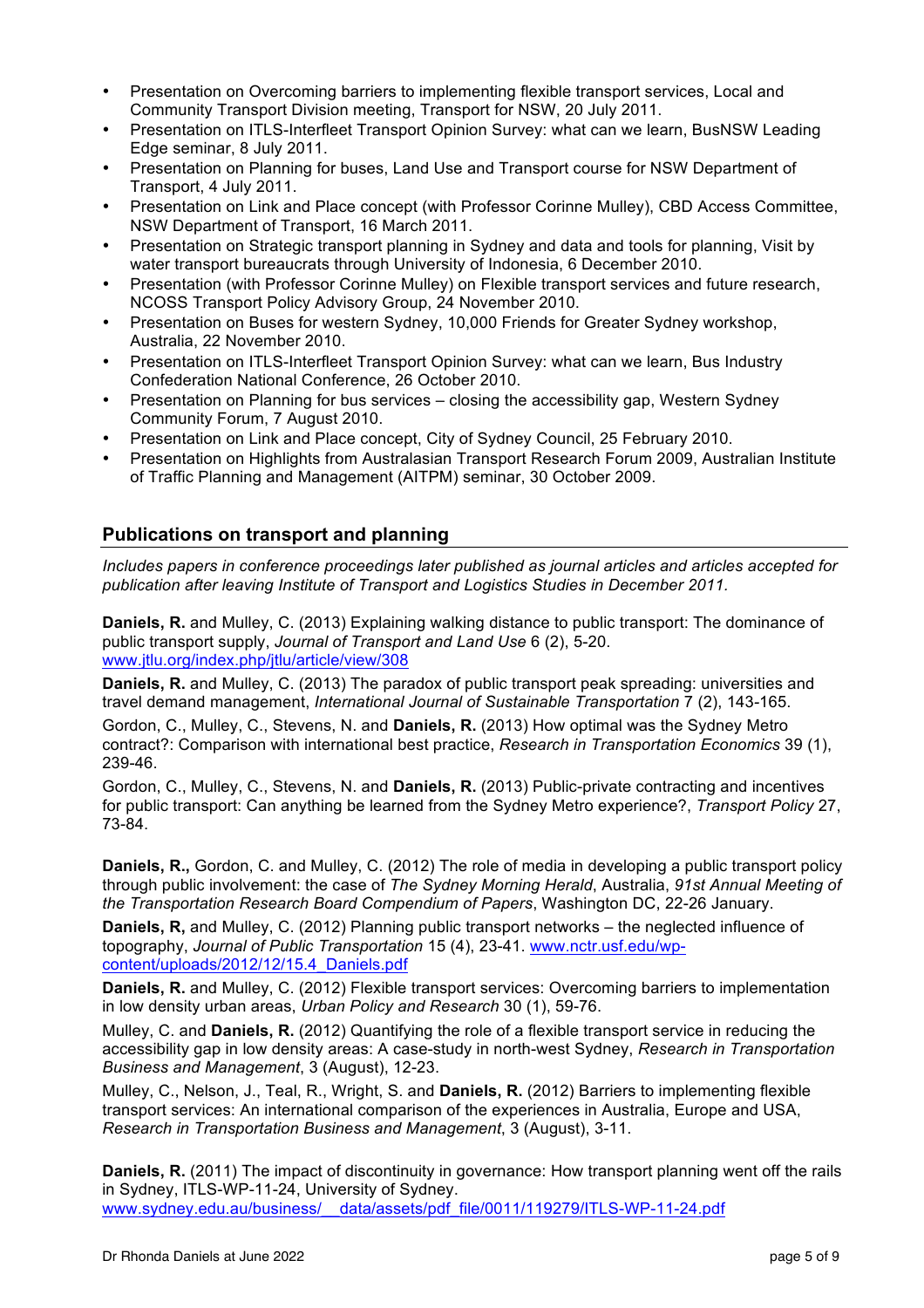**Daniels, R.** (2011) ITLS-Interfleet Transport Opinion Survey (TOPS) Quarterly Reports – Quarter 1 March 2011, Quarter 2 June 2011, Quarter 3 September 2011, Quarter 4 December 2011, University of Sydney. www.sydney.edu.au/business/itls/tops

**Daniels, R.,** Gordon, C., Mulley, C. and Stevens, N. (2011) How optimal was the Sydney Metro contract?, *Thredbo 12: International Conference Series on Competition and Ownership in Land Passenger Transport 2011*, Durban, South Africa, 11-15 September.

**Daniels, R.,** Gordon, C. and Mulley, C. (2011) Mass media and mass transit: a newspaper's campaign on public transport planning in Sydney, *Proceedings of the 34th Australasian Transport Research Forum ATRF 2011*, Adelaide, 28-30 September. www.atrf.info/papers/2011/index.aspx

**Daniels, R.,** Gordon, C., Mulley, C. and Stevens, N. (2011) Optimal contracting and incentives for public transport in Sydney: what has been learned from the Sydney Metro experience?, *Proceedings of the 34th Australasian Transport Research Forum ATRF 2011*, Adelaide, 28-30 September. www.atrf.info/papers/2011/index.aspx

**Daniels, R.** and Mulley, C. (2011) Exploring the role of public transport in agglomeration economies and centres, *Proceedings of the 34th Australasian Transport Research Forum ATRF 2011*, Adelaide, 28-30 September. www.atrf.info/papers/2011/index.aspx

**Daniels, R.** and Mulley, C. (2011) Understanding variations in travel time to access key activities for accessibility planning, *Proceedings of the 34th Australasian Transport Research Forum ATRF 2011*, Adelaide, 28-30 September. www.atrf.info/papers/2011/index.aspx

**Daniels, R.** and Mulley, C. (2011) Explaining walking distance to public transport: The dominance of public transport supply, *World Symposium on Transport and Land Use Research WSTLUR 2011*, Whistler, Canada, 28-30 July.

**Daniels, R.** and Mulley, C. (2011) A proposal for accessibility planning in NSW: Research and policy issues, ITLS Working Paper-WP-11-09, University of Sydney. [From ATRF 2010].

Ellison, A.B., Greaves, S.P. and **Daniels, R.** (2011) Speeding behaviour in school zones, *Proceedings of the Australasian College of Road Safety National Conference 2011*, Melbourne, 1-2 September.

Hensher, D.A. and **Daniels, R.** (2011) Monitoring community views on transport confidence over time: the quarterly Transport Opinion Survey (TOPS), *Proceedings of the 34th Australasian Transport Research Forum ATRF 2011*, Adelaide, 28-30 September. www.atrf.info/papers/2011/index.aspx

Mulley, C. and **Daniels, R.** (2011) Guest Editors for Special Issue on Accessibility in passenger transport: policy and management, *Research in Transportation Business and Management* 2.

Mulley, C. and **Daniels, R.** (2011) Editorial: Accessibility in passenger transport: policy and management, *Research in Transportation Business and Management* 2, 1-2.

Mulley, C. and **Daniels, R.** (2011) Co-Editors, Bus Buzz quarterly enewsletter from ITLS public transport team, University of Sydney.

**Daniels, R.** (2010) ITLS-Interfleet Transport Opinion Survey (TOPS) Quarterly Reports – Quarter 1, March, Quarter 2 June, Quarter 3 September, Quarter 4 December, University of Sydney. www.sydney.edu.au/business/itls/tops

**Daniels, R.** and Mulley, C. (2010) Overcoming barriers to implementing flexible transport services in NSW, *Proceedings of the 33rd Australasian Transport Research Forum ATRF 2010*, Canberra, 29 September - 1 October. www.atrf.info/papers/2010/index.aspx

**Daniels, R.** and Mulley, C. (2010) A proposal for accessibility planning in NSW: research and policy issues, *Proceedings of the 33rd Australasian Transport Research Forum ATRF 2010*, Canberra, 29 September - 1 October. www.atrf.info/papers/2010/index.aspx

**Daniels, R.,** Mulley, C. and Nelson, J. (2010) Contribution of flexible transport services to the social inclusion agenda: An international comparison, *12th World Conference on Transport Research WCTR 2010*, Lisbon, Portugal, 11-15 July.

**Daniels, R.** (2007) Jobs closer to home: what does it mean and how to achieve it, *30th Australasian Transport Research Forum*, Melbourne, 25-27 Sept. www.atrf.info/papers/2007/index.aspx

Ockwell, T., Harvey, M., Evans (Pratt), C., Tisato, P., Oxlad, L., Robinson, J., McGann, A., Harris, D., Peterson, P., **Daniels, R.,** Perry, F., Legaspi, J., Doyle, N., Fisher, R., Hannah, L., Krause, J., Scott, G., Binning, N. and Anderson, R. (2004) Development of a national assessment methodology for transport proposals, *27th Australian Transport Research Forum*, Adelaide, 29 September - 1 October. www.atrf.info/papers/2004/index.aspx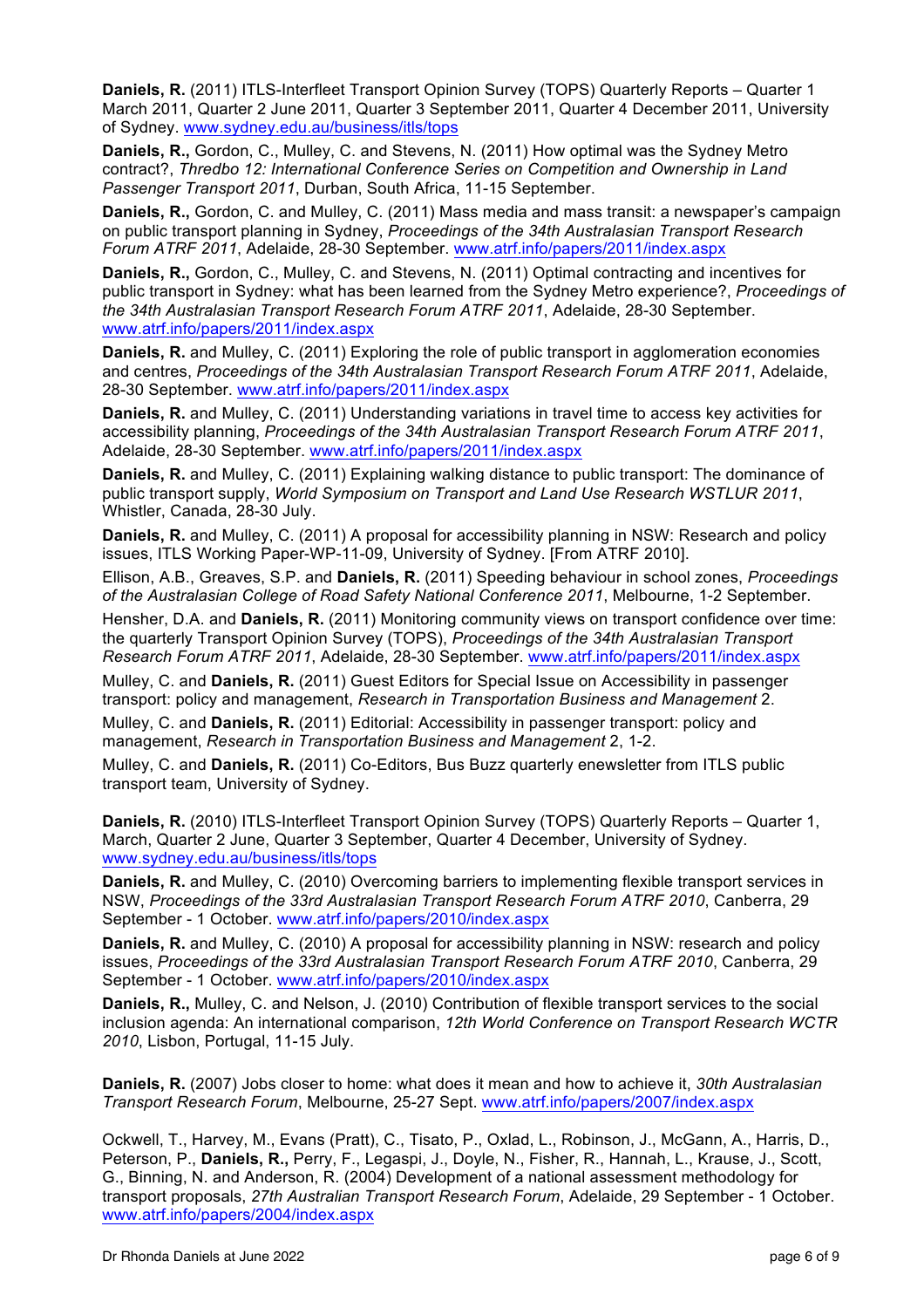**Daniels, R.** and Streeting, M. (2002) Planning ferry services: using market research to understand the market, *Proceedings of the 25th Australasian Transport Research Forum*, Canberra, 2-4 October. www.atrf.info/papers/2002/index.aspx

**Daniels, R.** and Adamowicz, V. (2000) Chapter 17: Environmental Valuation in *Handbook of Transport Modelling*, ed. D. Hensher and K. Button, Pergamon.

**Daniels, R.** and Hensher, D.A. (2000) Valuation of environmental impacts of transportation projects: The challenge of self-interest proximity, *Journal of Transport Economics and Policy* 34 (2), 189-214.

**Daniels, R.** (1999) Time and cost of community participation in decision-making: transport action groups, *Proceedings of the 23rd Australasian Transport Research Forum*, Perth, 29 September - 1 October. www.atrf.info/papers/1999/index.aspx

Davis, C. and **Daniels, R.** (1998) Using Conjoint Analysis for Environmental Valuation: A Case Study of Community Demand for Water Quality, Environment Economics Series 98/57, NSW Environment Protection Authority, Sydney.

**Daniels, R.** (1996) Understanding community trade-offs between the costs and benefits of urban road projects, *Proceedings of the 20th Australasian Transport Research Forum: Volume 2*, New Zealand, 29 August. www.atrf.info/papers/1996/index.aspx

Hensher, D.A. and **Daniels, R.** (1995) Productivity measurement in the urban bus sector, *Transport Policy* 2 (3), 179-94.

Hensher, D.A., **Daniels, R.** and Demellow, I. (1995) A comparative-assessment of the productivity of Australia public rail systems 1971/72-1991/92, *Journal of Productivity Analysis* 6 (3), 201-223.

**Daniels, R.** (1994) Monetary valuation of the environmental impacts of transport, *19th Australasian Transport Research Forum*, Lorne. www.atrf.info/papers/1994/index.aspx

Hensher, D.A., Waters, W., Zhu, W. and **Daniels, R.** (1993) An overview of PIMMS: An areawide urban transport policy evaluation model, *18th Australasian Transport Research Forum: Part 1*. www.atrf.info/papers/1993/index.aspx

Hensher, D.A., **Daniels, R.** and Battellino, H. (1992) Safety and productivity in the long distance trucking industry, *16th Australasian Road Research Board Conference Proceedings: Part 4*.

Hensher, D.A., Battellino, H., Gee, J. and **Daniels, R.** (1991) Long Distance Truck Drivers: On-Road Performance and Economic Reward, CR99, Federal Office of Road Safety, Canberra.

# **Media contributions on transport and planning**

- Letters to the Editor, *The Sydney Morning Herald*: "Census still vital", 28 February 2015, "Transport costs don't add up", 31 August 2010.
- Interviewed for media on rail disruptions by Antigone Anagnostellis, *Sydney Observer* (Magazine), 24 November 2011, North West Rail Link by Josh Murphy, Channel Ten News (TV), 6 July 2011.
- Quoted in article Fabled Sydney lifestyle under a cloud by Martin Parry, Agence-France Press news wires, 29 June 2011.
- Quoted and photographed in article Rail link may squeeze North Shore line by Charis Chang, *North Shore Times*, 24 June 2011.
- Interview with Editor David Goeldner, *Bus and Coach Australia* (Magazine), December 2010.
- Quoted in article Most workers travel by car by David Catt, *Rouse Hill Times*, 17 November 2010.
- Article (joint with Corinne Mulley) on Where does Community Transport fit into transport in NSW?, *Travel-the Community Transport Organisation magazine*, October 2010.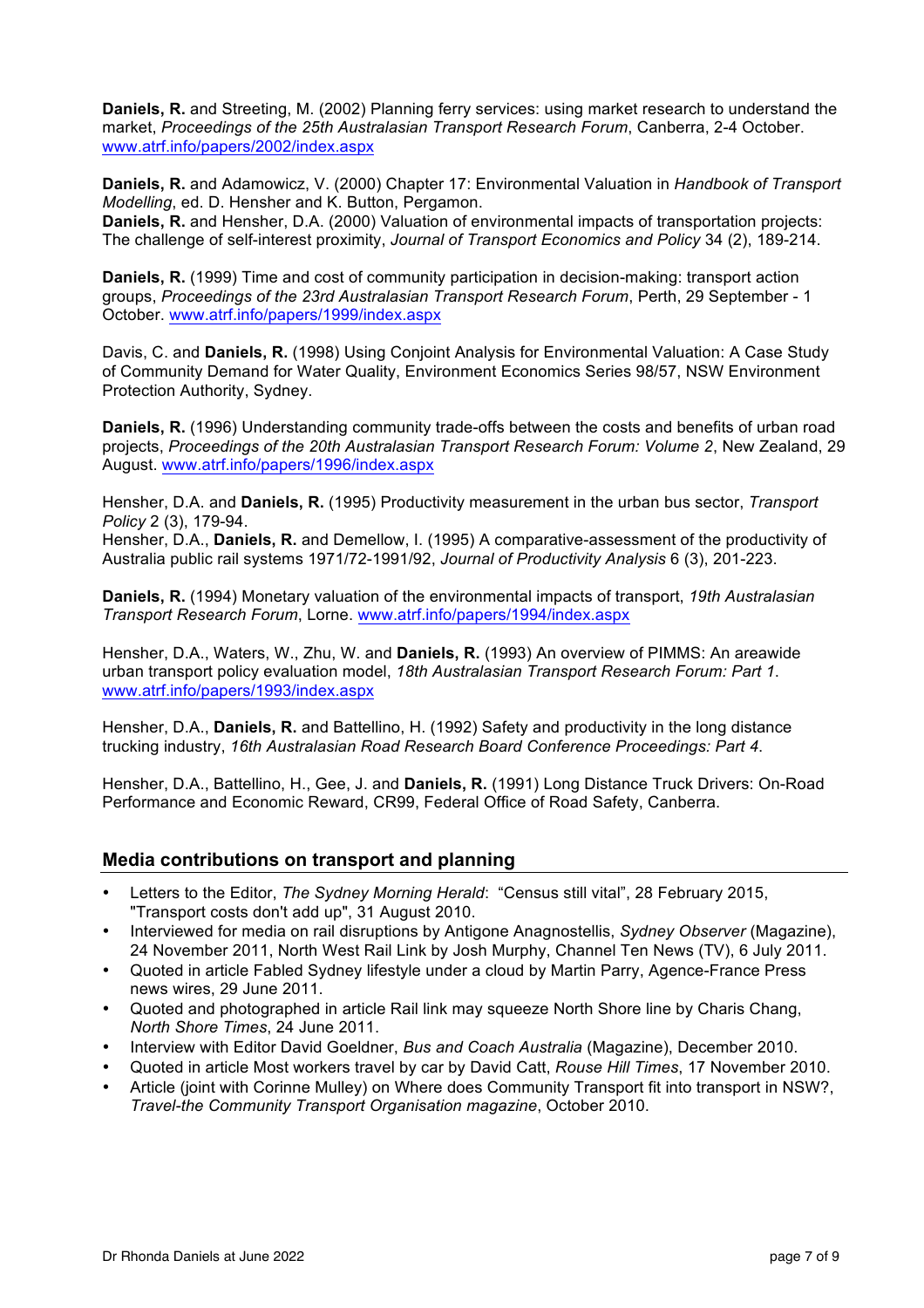# **Australian Plants Society NSW** www.austplants.com.au

- inaugural Editor, monthly enewsletter Australian Plants Society NSW (2019–2021, 30 issues).
- Director of Australian Plants Society NSW (2012–2015).
- Proofreader for *Native Plants for NSW* and *Australian Plants* publications (current).
- Member, Growth and Promotions Committee (2013–2015) including author of Growth and Promotion Action Plan (April 2014) and organiser of Publicity Workshop (July 2014).
- Delegate to Australian Native Plants Society Australia (2014–2015).
- Study Group Liaison Officer (2009–2014).
- APS representative on NPWS Deer Management Working Group (2001–2004).
- APS delegate to the Nature Conservation Council Executive Council (1997–2000).
- APS NSW Conservation Officer (1997–1999).
- Member, APS NSW Bequest Committee.

# **Australian Plants Society, Sutherland Group** www.austplants.com.au/sutherland

- Active member of the Australian Plants Society, Sutherland Group since early 1990s.
- Secretary (2018–2021, 2012–2014), Vice-President (2004–2007), Secretary (2003), President (2000–2002), Newsletter Editor (1996–1999, 2008–2010).
- Volunteer at Joseph Banks Native Plants Reserve, Kareela including design and production of 4 interpretive signs in 2000 and over 20 signs with \$5,000 federal government grant in 2017.
- *Coastal Plants of the Royal National Park* identification CD-Rom: assisted with Natural Heritage Trust grant application (\$5,000) and completed final project report; assisted with APS NSW Bequest Award grant application; responsible for marketing, distribution and administration of the CD-Rom including public presentations (2006–current).
- Leader of walks in local area.
- Organiser of publicity for Sutherland Group's 50<sup>th</sup> anniversary celebrations, April 2013 and Open Gardens Day for the community, September 2013.

# **Community volunteer experience**

- **Bushcare** 
	- o Bushcare volunteer with Sutherland Council (2003–current).
	- o Propagation volunteer at Sutherland Council Community Nursery (Jan 2012–current).
	- o Volunteer at Royal Easter Show for Bushcare stall and APS NSW stall (2012, 2013).
	- Member, Sutherland Council Significant Parks and Shire Landmarks Committee (2014–2016).

# **Presentations on Australian native plants**

- From flower to fruit (2021)
- Demystifying plant names (2020)
- Sir Joseph Banks: his life and legacy (various)
- All about Acacias (various)
- All about APS Study Groups to APS Southern Highlands Group, February 2013.
- The beauty of bark to APS Southern Highlands Group and Parra Hills Group.
- Presentations on Australian native plants in public gardens at Easter Show, March 2015, April 2014 and March 2013 and Gardening Australia Live, October 2013.
- Presentation on Tips for successful gardening with Australian native plants, Caringbah Library, November 2013.
- Walk and talk at JBNPR on bush tucker (February 2017), banksias (April 2016) and acacias (August 2016, 2018).
- Walk and talk on Bush food and uses at Carss Park for Community Garden, April 2013.

# **Publications and media on Australian native plants and environment**

- Letters to the Editor, *The Sydney Morning Herald*: "Take climate change seriously", 3 Sept 2013.
- Letters to the Editor, *St George and Sutherland Leader*: "Cycleway danger to pedestrians", 23 Jan 2014, "Risk for women unfounded", 14 Nov 2013, "Thank you, Leader", 8 Oct 2013, "Promote local native plants", 10 Sept 2013.
- Quoted in article on drought by Jenna Price, *Sydney Morning Herald*, 2020.